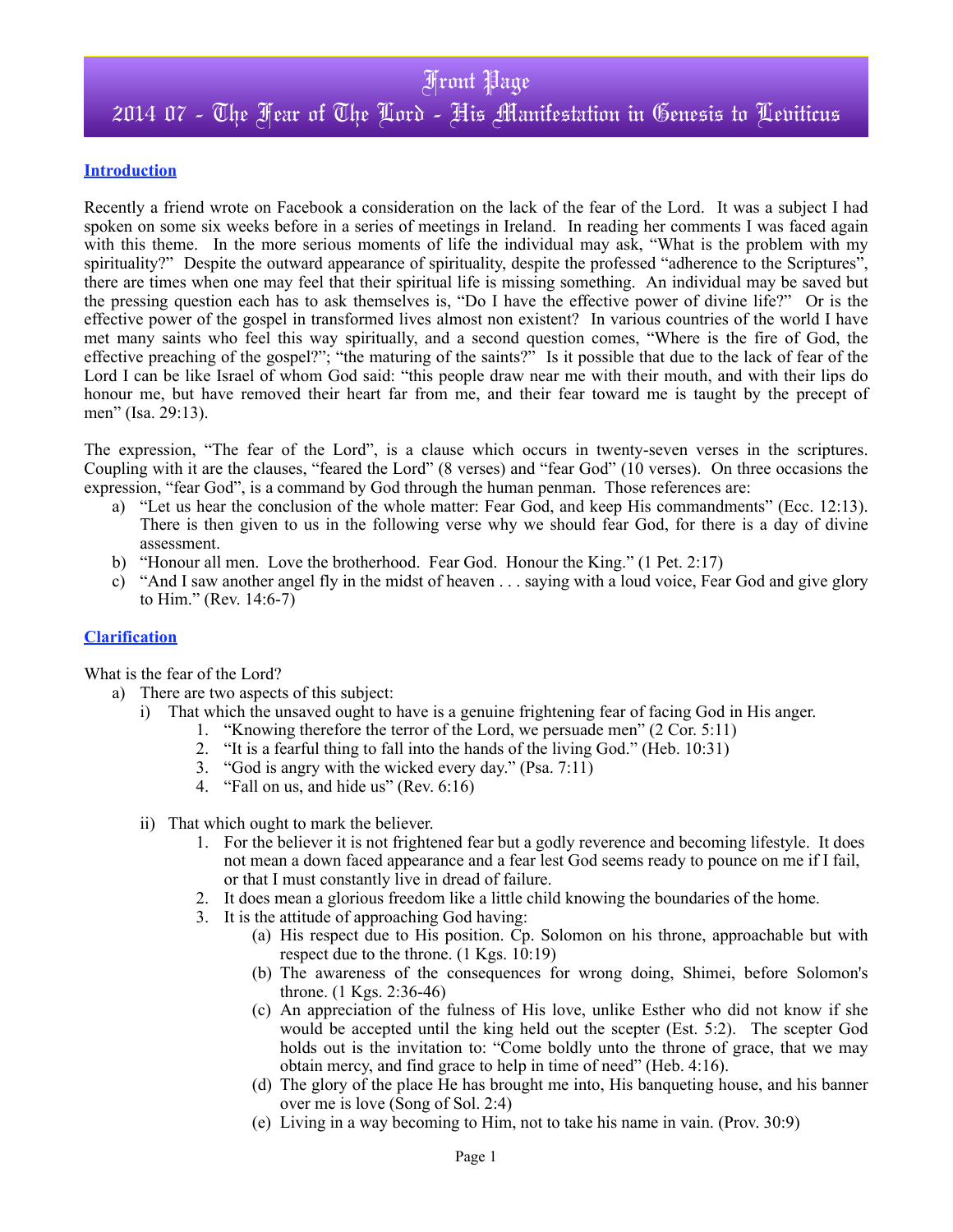# Front Page 2014 07 - The Fear of The Lord - His Manifestation in Genesis to Leviticus

### **The Prerequisites For Fearing God**

To fear God I must:

- a) Believe that God is the absolute God of divine revelation. He is not a mythical being.
- b) Believe He is and eternally exists.
- c) Having a living faith in the character and attributes of God, in other words, God is not theoretical but a real living being.

**Illustration:** When driving the roads I see a speed limit sign, but that law is theoretical to me, yet the moment I see a police man, immediately I glance at my speedometer, at that moment the theoretical law becomes a living reality.

#### The distinctions:

- a) There is a distinction between knowing God intellectually and knowing Him by experience.
	- i) Knowing about God intellectually could be the result of:
		- 1. Environment through creation. (Psa. 19:1; Rom. 1:20)
		- 2. Education, as the children of Israel were told to do to their children. (Deut. 4:10; 6:7)
		- 3. Enlightenment, as with Abraham. (Acts 7:2)
	- ii) Knowing of God experientially is by recognizing His activities in one's life. When this happens the individual begins to sense the closeness or distancing from His presence, when one is pleasing or grieving to Him. His presence becomes a reality.
- b) Another distinction is between factual belief and a living life changing belief.
	- i) When John wrote his gospel he made a major distinction (Jn. 20:30-31). Twice he mentions the matter of believing, but changes the words. He wrote: "These are written, that ye might believe that Jesus is the Christ, the Son of God; and that believing ye might have life through His name". The first "believe" is a noun, a fact, but the second is a verb, an action word. Many believe intellectually that Jesus is the Son of God but have never put their trust in Him for salvation, that is believing.

#### **The First Impressions of God**

- 1) First impressions are so important, either for an interview or in meeting an individual for the first time. This being so, what is the first impression we get from God of Himself? Accepting the fact we know nothing of Him, the questions range from, "What is He like?"; "What has He done?"; What can he do?" In the following books God unfolds the glories of His person, position, power, principles, and prerogatives. Reading Genesis chapter one the first words are arresting: "In the beginning God!" In those few words there is revealed:
	- a) His descriptive Name. He is Elohim and it is a plural word which means either, plurality of persons (as we learn from later passages) working as one; or plurality of glories or excellencies. In the first creation narrative He is the God of power for He alone had power to;
		- i) Speak into existence: "let there be" and it was so. (Gen. 1:3,  $6, 9, 11, 14, 20$ ; Jer. 51:15; Heb. 11:3)
		- ii) Create (Gen.1:1, 21, 27). He has the exclusive ability to bring into being.
		- iii) Form (Gen.  $1:7, 16, 25, 31$ ;  $2:2, 3$ ). He has the exclusive ability to form with wondrous intricacy and make it beautiful, first time but never first attempt.
		- iv) Divide (Gen. 1:4)
		- v) Set (Gen. 1:17)
		- vi) Bring to ultimate fruition (Gen. 1:31: 2:1)
		- vii) Bless (Gen. 1:28; 2:3)
	- b) Another observation and revelation is His pre-creation existence, for He creates the heavens and the earth. Later we would learn of: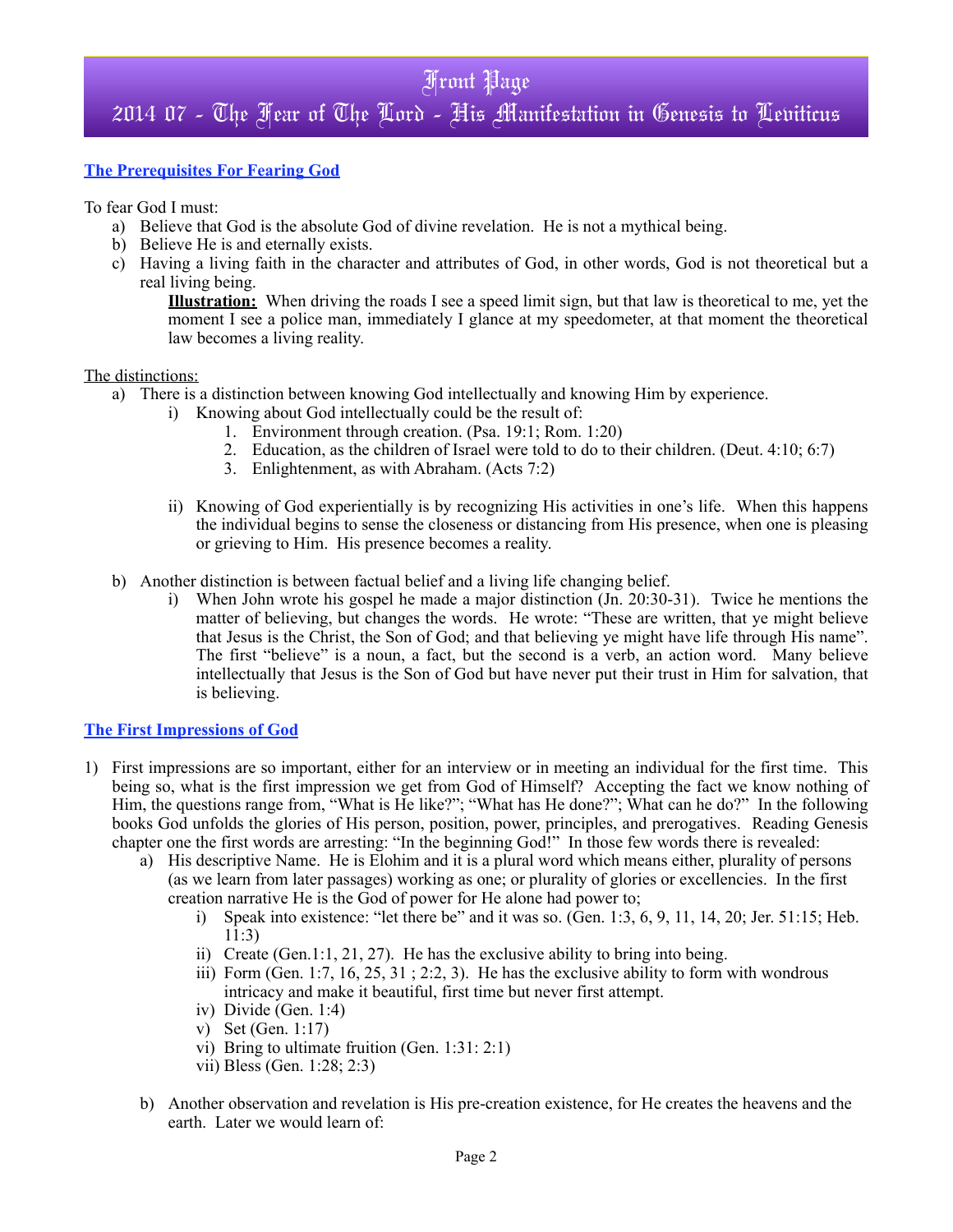# Front Page 2014 07 - The Fear of The Lord - His Manifestation in Genesis to Leviticus

- i) His attributes:
	- 1. His wisdom: "To him that by wisdom made the heavens" (Psa. 136:5)
	- 2. His exclusiveness and self sufficiency: "Thus saith the LORD . . . I *am* the LORD that maketh all *things*; that stretcheth forth the heavens alone; that spreadeth abroad the earth by myself" (Isa. 44:24)
	- 3. His wisdom and understanding: "He hath made the earth by his power, he hath established the world by his wisdom, and hath stretched out the heaven by his understanding" (Jer: 51:15)
- 2) While Genesis chapter one does not tell why God created, we do get a major reason in the writings of other scriptural writers.
	- a) "The heavens declare the glory of God; and the firmament sheweth his handywork." (Psa. 19:1)
	- b) "For thus saith the LORD that created the heavens; God himself that formed the earth and made it; he hath established it, he created it not in vain, he formed it to be inhabited: I am the LORD; and there is none else." (Isa. 45:18)
	- c) "For Thou hast created all things, and for thy pleasure they are and were created." (Rev. 4:11)
- 3) The second impression of God is joined with the first manifestation of man.
	- a) He is the God who created the circumstances through which in man the blessing of curiosity and discovery could be awakened and enjoyed (Gen. 2:10-14), for the natural question would be, "What is at the end of the other rivers?"
	- b) He is the God of legislation and morality:
		- i) Adam could eat of every tree except that of good and evil. (Gen. 2:17)
		- ii) Adam was given a responsibility. (Gen. 2:15)
		- iii) God instructed man there would be consequences for disobedience (Gen. 2:17). This is further developed in Gen. 6:5-7; 11:2-9.
		- iv) God is the God of sympathetic understanding. (Gen. 2:18)

#### **The Manifestation of God In Exodus and Leviticus**

#### **1) The Manifestation of God in Exodus**

- a) Exodus reveals God in a different way, not as much now in sovereignty, but in His supremacy over every thing which is called or worshipped as "god".
	- i) "For I will pass through the land of Egypt this night, and will smite all the firstborn in the land of Egypt, both man and beast; and against all the gods of Egypt I will execute judgment: I am the LORD." (Ex. 12:12)
- b) He is manifested as the Deliverer of His people in the fulfillment of His promise:
	- i) "And he said unto Abram, Know of a surety that thy seed shall be a stranger in a land that is not theirs, and shall serve them; and they shall afflict them four hundred years." (Gen. 15:13)
	- ii) "And it came to pass at the end of the four hundred and thirty years, even the selfsame day it came to pass, that all the hosts of the LORD went out from the land of Egypt." (Ex. 12:41)
	- iii) The difference shows they were in Egypt 30 years before the affliction started.
- c) Having delivered His people He has the power to sustain by providing their daily needs and to solemnize His legislation with demonstrated power and intimidation (Ex. 19:3-20:21). He supplied:
	- i) Water to drink:
		- 1. "And all the congregation of the children of Israel journeyed from the wilderness of Sin, after their journeys, according to the commandment of the LORD, and pitched in Rephidim: and there was no water for the people to drink. Wherefore the people did chide with Moses, and said, Give us water that we may drink. And Moses said unto